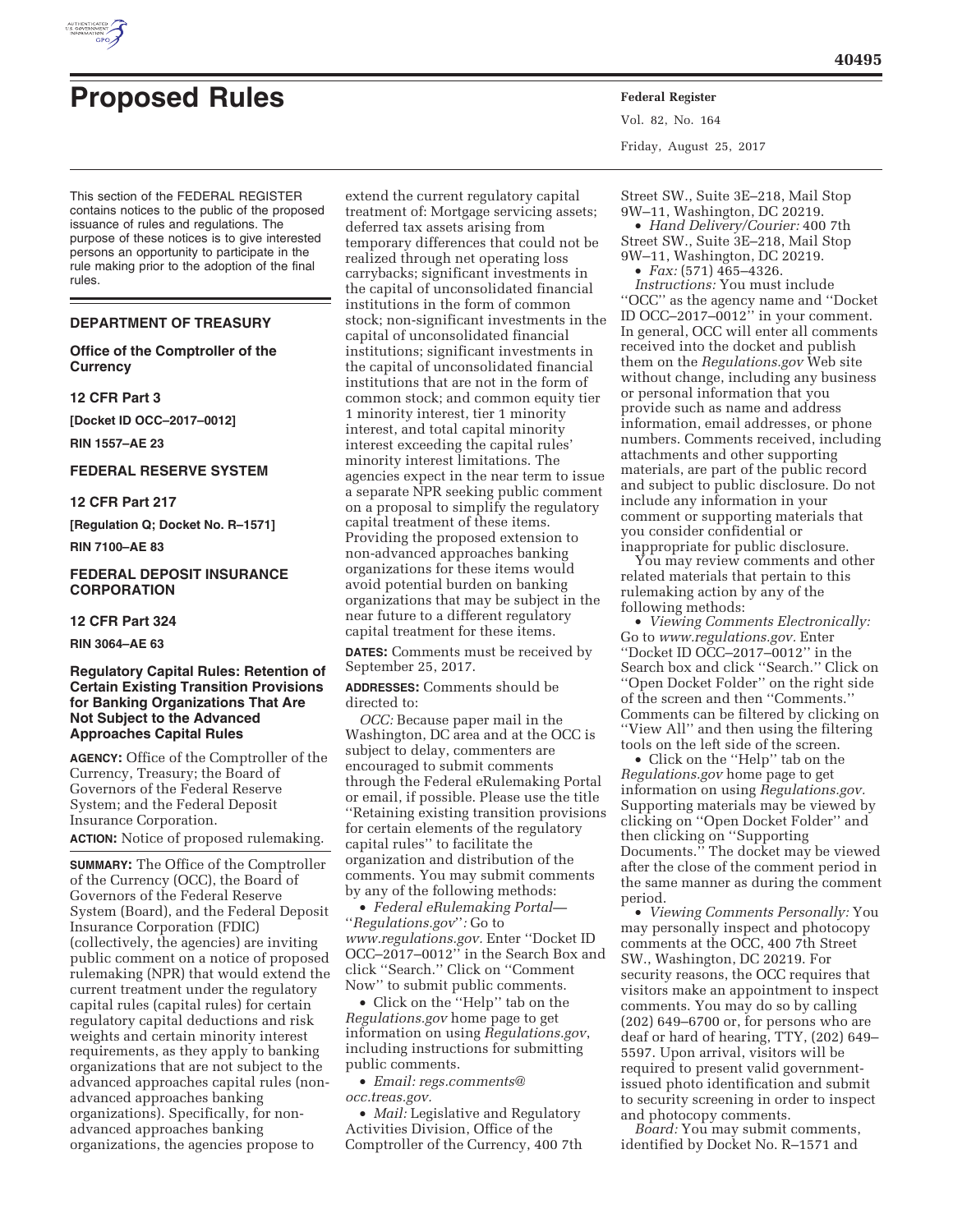RIN 7100 AE 83, by any of the following methods:

• *Agency Web site: http:// www.federalreserve.gov.* Follow the instructions for submitting comments at *http://www.federalreserve.gov/ generalinfo/foia/ProposedRegs.cfm.* 

• *Federal eRulemaking Portal: http:// www.regulations.gov.* Follow the instructions for submitting comments.

• *Email: regs.comments@ federalreserve.gov.* Include docket number and RIN in the subject line of the message.

• *Fax:* (202) 452–3819 or (202) 452– 3102.

• *Mail:* Ann E. Misback, Secretary, Board of Governors of the Federal Reserve System, 20th Street and Constitution Avenue NW., Washington, DC 20551. All public comments are available from the Board's Web site at *http://www.federalreserve.gov/ generalinfo/foia/ProposedRegs.cfm* as submitted, unless modified for technical reasons. Accordingly, comments will not be edited to remove any identifying or contact information. Public comments may also be viewed electronically or in paper form in Room 3515, 1801 K Street NW. (between 18th and 19th Streets NW.), Washington, DC 20006 between 9:00 a.m. and 5:00 p.m. on weekdays.

FDIC: You may submit comments, identified by RIN 3064–AE 63 by any of the following methods:

• *Agency Web site: http:// www.FDIC.gov/regulations/laws/ federal/propose.html.* Follow instructions for submitting comments on the Agency Web site.

• *Mail:* Robert E. Feldman, Executive Secretary, Attention: Comments/Legal ESS, Federal Deposit Insurance Corporation, 550 17th Street NW., Washington, DC 20429.

• *Hand Delivered/Courier:* Comments may be hand-delivered to the guard station at the rear of the 550 17th Street Building (located on F Street) on business days between 7:00 a.m. and 5:00 p.m.

• *Email: comments@FDIC.gov.*  Include the RIN 3064–AE 63 on the subject line of the message.

• *Public Inspection:* All comments received must include the agency name and RIN 3064–AE 63 for this rulemaking. All comments received will be posted without change to *http:// www.fdic.gov/regulations/laws/federal/,*  including any personal information provided. Paper copies of public comments may be ordered from the FDIC Public Information Center, 3501 North Fairfax Drive, Room E–1002, Arlington, VA 22226 by telephone at (877) 275–3342 or (703) 562–2200.

### **FOR FURTHER INFORMATION CONTACT:**

*OCC:* Mark Ginsberg, Senior Risk Expert (202) 649–6983; or Benjamin Pegg, Risk Expert (202) 649–7146, Capital and Regulatory Policy; or Carl Kaminski, Special Counsel (202) 649– 5869; or Rima Kundnani, Attorney (202) 649–5545, Legislative and Regulatory Activities Division, (202) 649–5490, for persons who are deaf or hard of hearing, TTY, (202) 649–5597, Office of the Comptroller of the Currency, 400 7th Street SW., Washington, DC 20219.

*Board:* Constance M. Horsley, Deputy Associate Director, (202) 452–5239; Juan Climent, Manager, (202) 872–7526; Elizabeth MacDonald, Manager, (202) 475–6316; Andrew Willis, Supervisory Financial Analyst, (202) 912–4323; Sean Healey, Supervisory Financial Analyst, (202) 912–4611 or Matthew McQueeney, Senior Financial Analyst, (202) 425– 2942, Division of Supervision and Regulation; or Benjamin McDonough, Assistant General Counsel, (202) 452– 2036; David W. Alexander, Counsel (202) 452–2877, or Mark Buresh, Senior Attorney (202) 452–5270, Legal Division, Board of Governors of the Federal Reserve System, 20th and C Streets NW., Washington, DC 20551. For the hearing impaired only, Telecommunication Device for the Deaf (TDD), (202) 263–4869.

*FDIC:* Benedetto Bosco, Chief, Capital Policy Section, *bbosco@fdic.gov;*  Michael Maloney, Capital Markets Senior Policy Analyst, *mmaloney@ fdic.gov,* Capital Markets Branch, Division of Risk Management Supervision, (202) 898–6888; or Michael Phillips, Counsel, *mphillips@fdic.gov;*  Catherine Wood, Counsel, *cawood@ fdic.gov;* Rachel Ackmann, Counsel, *rackmann@fdic.gov;* Supervision Branch, Legal Division, Federal Deposit Insurance Corporation, 550 17th Street NW., Washington, DC 20429.

### **SUPPLEMENTARY INFORMATION:**

### **I. Background**

In 2013, the Office of the Comptroller of the Currency (OCC), the Board of Governors of the Federal Reserve System (Board), and the Federal Deposit Insurance Corporation (FDIC) (collectively, the agencies) adopted rules that strengthened the capital requirements applicable to banking organizations supervised by the agencies (capital rules).1 The capital

rules include limits on the amount of capital that would count toward these regulatory requirements in cases where the capital is issued by a consolidated subsidiary of a banking organization and not owned by the banking organization (minority interest).2 Because capital issued at the subsidiary level is not always available to absorb losses at the consolidated level, these limits prevent highly-capitalized subsidiaries from overstating the amount of capital available to absorb losses at the consolidated level.3 With the goal of strengthening the resiliency of banking organizations, the capital rules also require that amounts of mortgage servicing assets (MSAs), deferred tax assets arising from temporary differences that could not be realized through net operating loss carrybacks (temporary difference DTAs), and certain investments in the capital of unconsolidated financial institutions above certain thresholds be deducted from a banking organization's regulatory capital.4

The capital rules contain transition provisions that phase in certain requirements over several years in order to give banking organizations sufficient time to adjust and adapt to such requirements.5 The minority interest limitations in the capital rules will become fully effective on January 1, 2018. The deduction treatments for investments in the capital of unconsolidated financial institutions, MSAs, and temporary difference DTAs are subject to transition provisions until December 31, 2017.6 Also starting on January 1, 2018, the risk weight for MSAs, temporary difference DTAs, and significant investments in the capital of unconsolidated financial institutions in

2*See* 12 CFR 217.21 (Board); 12 CFR 3.21 (OCC); 12 CFR 324.21 (FDIC).

3 12 CFR 217.21 (Board); 12 CFR 3.21 (OCC); 12 CFR 324.21 (FDIC).

4*See* 12 CFR 217.22(c)(4), (c)(5), and (d)(1) (Board); 12 CFR 3.22(c)(4), (c)(5), and (d)(1) (OCC); 12 CFR 324.22(c)(4), (c)(5), and (d)(1) (FDIC). Banking organizations are permitted to net associated deferred tax liabilities against assets subject to deduction.

5 12 CFR 217.300 (Board); 12 CFR 3.300 (OCC); 12 CFR 324.300 (FDIC).

6 12 CFR 217.300(b)(4) and (d) (Board); 12 CFR 3.300(b)(4) and (d) (OCC); 12 CFR 324.300(b)(4) and (d) (FDIC).

<sup>1</sup>Banking organizations covered by the agencies' capital rules include national banks, state member banks, state nonmember banks, savings associations, and top-tier bank holding companies and savings and loan holding companies domiciled in the United States not subject to the Board's Small Bank Holding Company Policy Statement (12 CFR part 225, appendix C), but excluding certain savings

and loan holding companies that are substantially engaged in insurance underwriting or commercial activities or that are estate trusts, or bank holding companies and savings and loan holding companies that are employee stock ownership plans. The Board and the OCC issued a joint final rule on October 11, 2013 (78 FR 62018) and the FDIC issued a substantially identical interim final rule on September 10, 2013 (78 FR 55340). In April 2014, the FDIC adopted the interim final rule as a final rule with no substantive changes. 79 FR 20754 (April 14, 2014).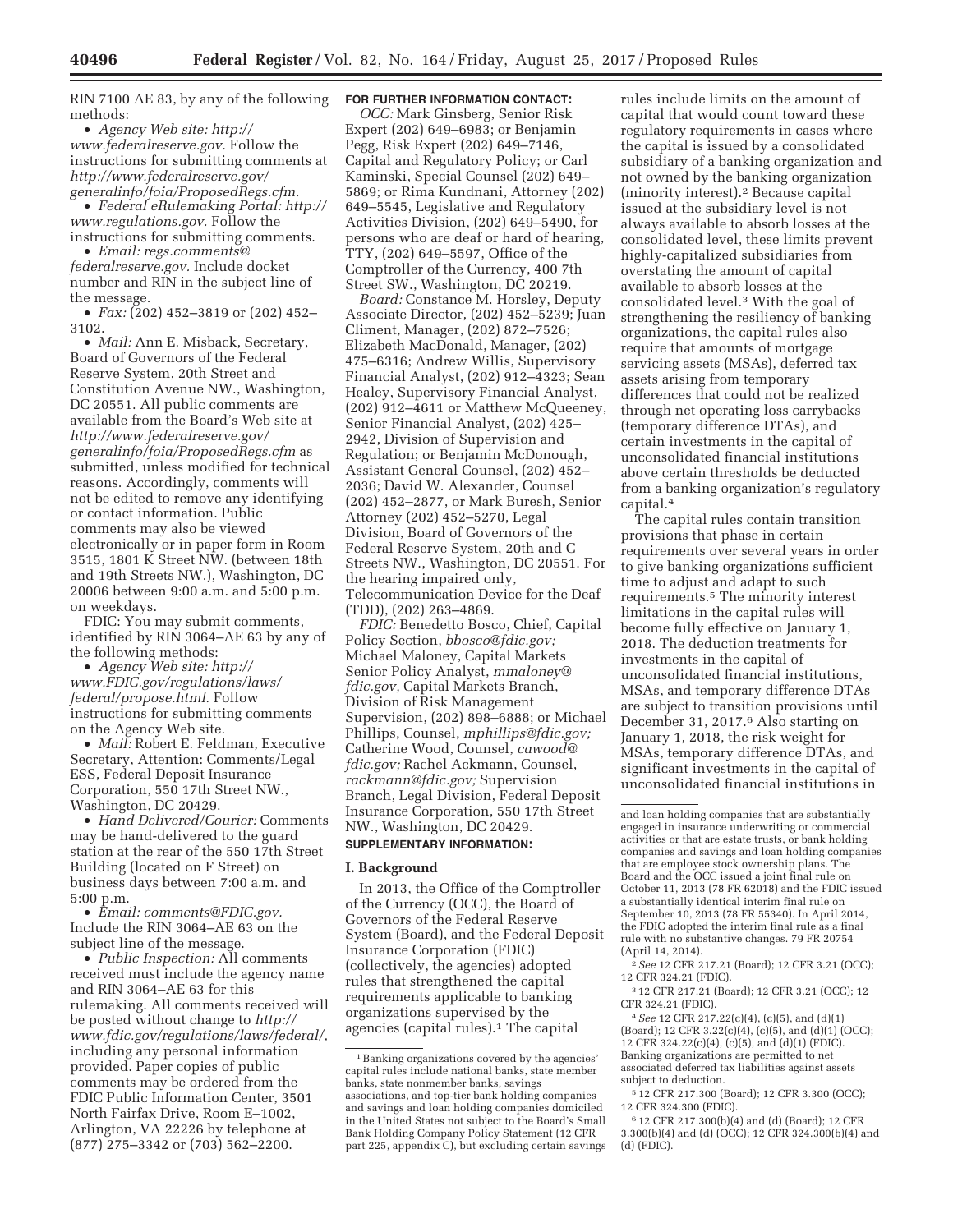the form of common stock that are not deducted from regulatory capital will increase from 100 percent to 250 percent.

### **II. Retaining Certain 2017 Transition Provisions**

Since the issuance of the capital rules in 2013, banking organizations and other members of the public have raised concerns regarding the regulatory burden, complexity, and costs associated with certain aspects of the capital rules, particularly for community banking organizations. As explained in the Federal Financial Institutions Examination Council's March 2017 Joint Report to Congress on the Economic Growth and Regulatory Paperwork Reduction Act (EGRPRA report), the agencies are developing a proposal to simplify certain aspects of the capital rules with the goal of meaningfully reducing regulatory burden on community banking organizations while at the same time maintaining safety and soundness and the quality and quantity of regulatory capital in the banking system (simplifications NPR).7

Consistent with that goal and in anticipation of the simplifications NPR, the agencies propose to extend certain transition provisions currently in the capital rules for banking organizations that are not advanced approaches banking organizations (non-advanced approaches banking organizations) while the simplifications NPR is pending. This extension proposal is referred to as the transitions NPR. As such, for non-advanced approaches banking organizations the transition provisions for certain items would not be fully phased in. The agencies will review the transition provisions again in connection with the simplifications NPR.

The agencies believe the stringency and complexity of the current capital rules' treatment for items affected by the transitions NPR remains appropriate for banking organizations that are subject to the advanced approaches (typically those with consolidated assets greater than or equal to \$250 billion, or total consolidated on-balance sheet foreign exposures of at least \$10 billion), given the business models and risk profiles of such banking organizations. The agencies believe that the current

treatment for these items strikes an appropriate balance between complexity and risk sensitivity for the largest and most complex banking organizations. Therefore, the transitions NPR would not apply to advanced approaches banking organizations.

The agencies propose to extend the transitions period, as it applies to nonadvanced approaches banking organizations, for changes to section 300 of the capital rules otherwise due to become effective on January 1, 2018, applicable to the risk weight and deduction treatment for MSAs, temporary difference DTAs, significant investments in the capital of unconsolidated financial institutions in the form of common stock, nonsignificant investments in the capital of unconsolidated financial institutions, and significant investments in the capital of unconsolidated financial institutions that are not in the form of common stock. The agencies would expect to propose modifications in these areas as part of the simplifications NPR.

Under the transitions NPR, until the simplifications NPR is completed or the agencies otherwise determine, in accordance with Table 7 of section 300 of the capital rules, non-advanced approaches banking organizations would continue to:

• Deduct from regulatory capital 80 percent of the amount of any of these five items that is not includable in regulatory capital;

• Apply a 100 percent risk weight to any amounts of MSAs, temporary difference DTAs, and significant investments in the capital of unconsolidated financial institutions in the form of common stock that are not deducted from capital, and continue to apply the current risk weights under the capital rules to amounts of nonsignificant investments in the capital of unconsolidated financial institutions and significant investments in the capital of unconsolidated financial institutions not in the form of common stock that are not deducted from capital; and

• Include 20 percent of any common equity tier 1 minority interest, tier 1 minority interest, and total capital minority interest exceeding the capital rule's minority interest limitations (surplus minority interest) in regulatory capital.

For example, under the transitions NPR, a non-advanced approaches banking organization with an amount of MSAs above the 10 percent common equity tier 1 capital deduction threshold in the capital rules would deduct from common equity tier 1 capital only 80 percent of the amount of MSAs above

this threshold, and would apply a 100 percent risk weight to the MSAs that are not deducted from common equity tier 1 capital, including the MSAs that otherwise would have been deducted but for the transition provisions. Similarly, for purposes of the capital rules' 15 percent common equity tier 1 capital deduction threshold (the aggregate 15 percent threshold) that applies collectively across MSAs, temporary difference DTAs, and significant investments in the capital of unconsolidated financial institutions in the form of common stock, under the transitions NPR, a non-advanced approaches banking organization would deduct from common equity tier 1 capital 80 percent of the amount of these items that exceed the aggregate 15 percent threshold.

Because the transitions NPR would not apply to advanced approaches banking organizations, such firms would be required to continue to apply the existing transition provisions in the capital rules. Specifically, advanced approaches banking organizations would be required to apply, starting on January 1, 2018, the capital rules' fully phased-in regulatory capital treatment for MSAs, temporary difference DTAs, significant investments in the capital of unconsolidated financial institutions in the form of common stock, nonsignificant investments in the capital of unconsolidated financial institutions, significant investments in the capital of unconsolidated financial institutions that are not in the form of common stock, and surplus minority interest.

### **III. Amendments to Reporting Forms**

The agencies are proposing to clarify the reporting instructions for the Consolidated Reports of Condition and Income (Call Report) (FFIEC 031, FFIEC 041, and FFIEC 051; OMB Control Nos. 1557–0081, 7100–0036, 3604–0052), the OCC is proposing to clarify the instructions for OCC DFAST 14A (OMB Control No. 1557–0319), the FDIC is proposing to clarify the instructions for FDIC DFAST 14A (OMB Control No. 3064–0189), and the Board is proposing to clarify the instructions for the FR Y– 9C (OMB Control No. 7100–0128), and the FR Y–14A and FR Y–14Q (OMB Control No. 7100–0341) to reflect the changes to the capital rules that would be required under this proposal.

### **IV. Request for Comments**

At this time, the agencies are seeking comment more narrowly on changes proposed in this transitions NPR. As noted previously, the agencies plan to issue a simplifications NPR to simplify certain aspects of the capital rules with

<sup>7</sup>The EGRPRA report stated that such amendments likely would include: (a) Simplifying the current regulatory capital treatment for MSAs, timing difference DTAs, and holdings of regulatory capital instruments issued by financial institutions; and (b) simplifying the current limitations on minority interest in regulatory capital. *See* 82 FR 15900 (March 30, 2017).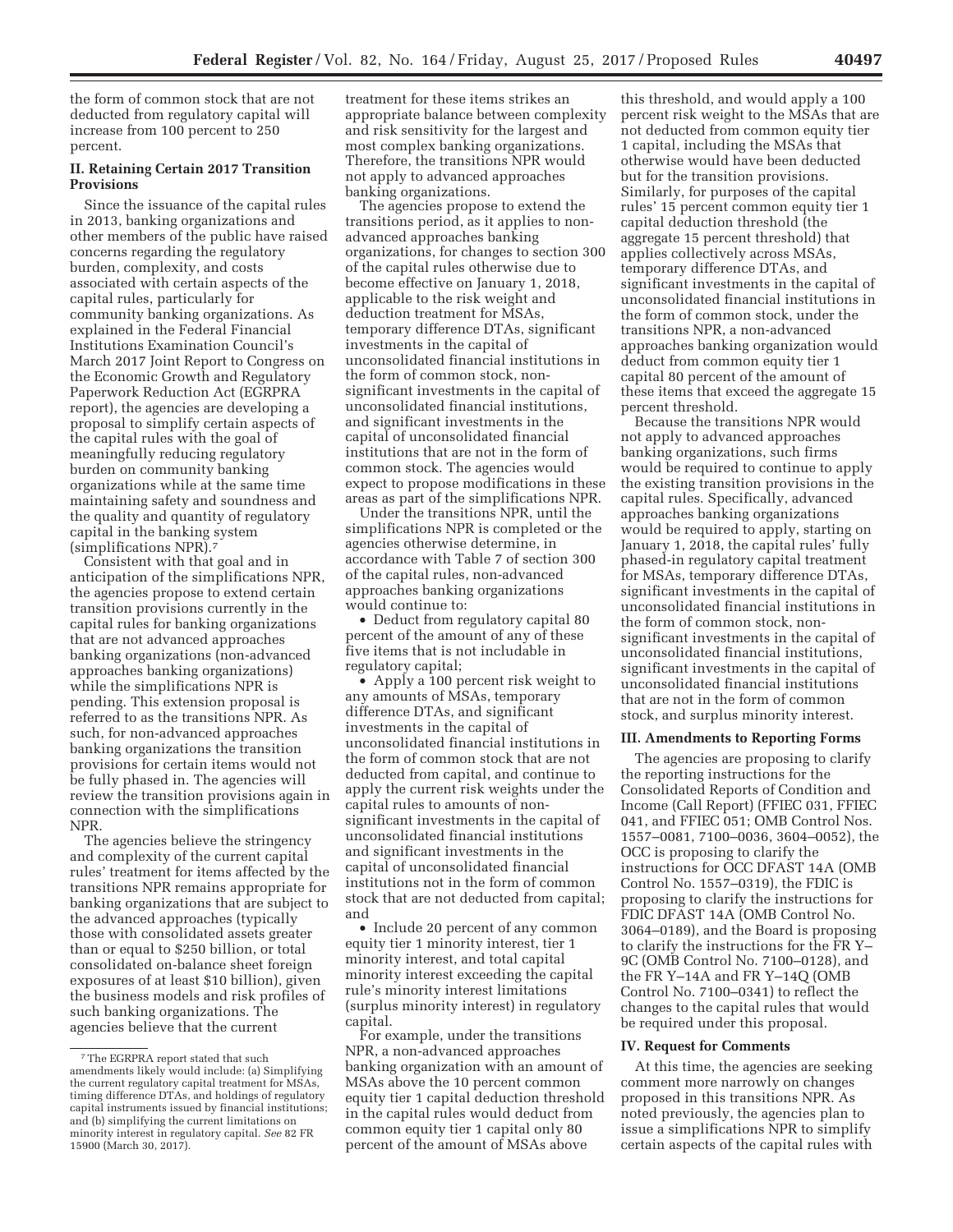the goal of meaningfully reducing regulatory burden on community banking organizations as explained in the EGRPRA report. That simplifications NPR would be published in the **Federal Register** for public notice and comment at a later date.

*Question 1. What, if any, operational or administrative challenges would the proposed changes in this transitions NPR pose to banking organizations? What, if any, alternatives should the agencies consider to address such challenges?* 

*Question 2. What, if any, modifications should the agencies consider making to the scope of application of this proposal?* 

### **V. Regulatory Analyses**

### *A. Paperwork Reduction Act*

In accordance with the requirements of the Paperwork Reduction Act of 1995 (44 U.S.C. 3501–3521) (PRA), the agencies may not conduct or sponsor, and a respondent is not required to respond to, an information collection unless it displays a currently valid Office of Management and Budget (OMB) control number. The agencies reviewed the proposed rule and determined that it does not create any new or revise any existing collection of information under section 3504(h) of title 44. However, the agencies would clarify the reporting instructions for the Call Report. The OCC and FDIC would clarify the instructions for DFAST 14A, and the Board would clarify the instructions for the FR Y–9C, the FR Y– 14A, and the FR Y–14Q to reflect the changes to the capital rules that would be required under this proposal. The draft redlined Call Report instructions would be available at *https:// www.ffiec.gov/ffiec*\_*report*\_*forms.htm,*  the draft redlined OCC DFAST 14A instructions would be available at *https://www.occ.gov/tools-forms/forms/ bank-operations/stress-testreporting.html,* the draft redlined FDIC DFAST 14A instructions would be available at *https://www.fdic.gov/ regulations/reform/dfast/,* and the draft redlined FR Y–9C, FR Y–14A, and FR Y–14Q instructions would be available at *https://www.federalreserve.gov/apps/ reportforms/review.aspx.* 

### *B. Regulatory Flexibility Act Analysis*

*OCC:* The Regulatory Flexibility Act, 5 U.S.C. 601 *et seq.,* (RFA), requires an agency, in connection with a final rule, to prepare a Final Regulatory Flexibility Analysis describing the impact of the rule on small entities (defined by the Small Business Administration (SBA) for purposes of the RFA to include

banking entities with total assets of \$550 million or less) or to certify that the rule will not have a significant economic impact on a substantial number of small entities.

As of March 31, 2017, the OCC supervised 928 small entities.8 The rule applies to all OCC-supervised entities that are not subject to the advanced approaches risk-based capital rules, and thus potentially affects a substantial number of small entities. The OCC has determined that 135 such entities engage in affected activities to an extent that they would be impacted directly by the proposed rule. However, the proposed rule would provide a small economic benefit to those entities. Thus, the OCC has determined that rule would not have a significant impact on any OCC-supervised small entities.

Therefore, the OCC certifies that the proposed rule will not have a significant economic impact on a substantial number of OCC-supervised small entities.

*Board:* The Board is providing an initial regulatory flexibility analysis with respect to this proposed rule. As discussed in the Supplemental Information, the proposal would revise the transition provisions in the regulatory capital rules to extend the treatment effective for calendar year 2017 for several regulatory capital adjustments and deductions that are subject to multi-year phase-in schedules. Through the simplifications NPR, the agencies intend in the near term to seek public comment on a proposal to simplify certain items of the regulatory capital rules and, thus, the agencies believe it is appropriate to extend the transition provisions currently in effect for these items while the simplifications NPR is pending. The Regulatory Flexibility Act, 5 U.S.C. 601 *et seq.* (RFA), generally requires that an agency prepare and make available an initial regulatory flexibility analysis in connection with a notice of proposed rulemaking. Under regulations issued by the Small Business Administration, a small entity includes a bank, bank holding company, or savings and loan holding company with assets of \$550 million or less (small banking organization).9 As of March 31, 2017,

9*See* 13 CFR 121.201. Effective July 14, 2014, the Small Business Administration revised the size

there were approximately 3,546 small bank holding companies, 234 small savings and loan holding companies, and 584 small state member banks.

The proposed rule would apply to all state member banks, as well as all bank holding companies and savings and loan holding companies that are subject to the Board's regulatory capital rule, but excluding state member banks, bank holding companies, and savings and loan holding companies that are subject to the advanced approaches in the capital rules. In general, the Board's capital rules only apply to bank holding companies and savings and loan holding companies that are not subject to the Board's Small Bank Holding Company Policy Statement, which applies to bank holding companies and savings and loan holding companies with less than \$1 billion in total assets that also meet certain additional criteria.10 Thus, most bank holding companies and savings and loan holding companies that would be subject to the proposed rule exceed the \$550 million asset threshold at which a banking organization would qualify as a small banking organization.

Given the proposed rule does not impact the recordkeeping and reporting requirements that affected small banking organizations are currently subject to, there would be no change to the information that small banking organizations must track and report. The proposal would merely retain the transition provisions in effect for calendar year 2017 for the items that would be affected by the simplifications NPR until the simplifications NPR is finalized or the agencies determine otherwise.

The proposal would permit affected small banking organizations, beginning in 2018 and thereafter, to deduct less investments in the capital of unconsolidated financial institutions, MSAs, and temporary difference DTAs from common equity tier 1 capital than would otherwise be required under the current transition provisions. The proposal would also allow small banking organizations to continue using a 100 percent risk weight for nondeducted MSAs, temporary difference DTAs and significant investments in the capital of unconsolidated financial institutions rather than the 250 percent risk weight for these items which is scheduled to take effect beginning January 1, 2018. Thus, for small banking

<sup>8</sup>The OCC calculated the number of small entities using the SBA's size thresholds for commercial banks and savings institutions, and trust companies, which are \$550 million and \$38.5 million, respectively. Consistent with the General Principles of Affiliation, 13 CFR 121.103(a), the OCC counted the assets of affiliated financial institutions when determining whether to classify a national bank or Federal savings association as a small entity.

standards for banking organizations to \$550 million in assets from \$500 million in assets. 79 FR 33647 (June 12, 2014).

<sup>10</sup>*See* 12 CFR 217.1(c)(1)(ii) and (iii); 12 CFR part 225, appendix C; 12 CFR 238.9.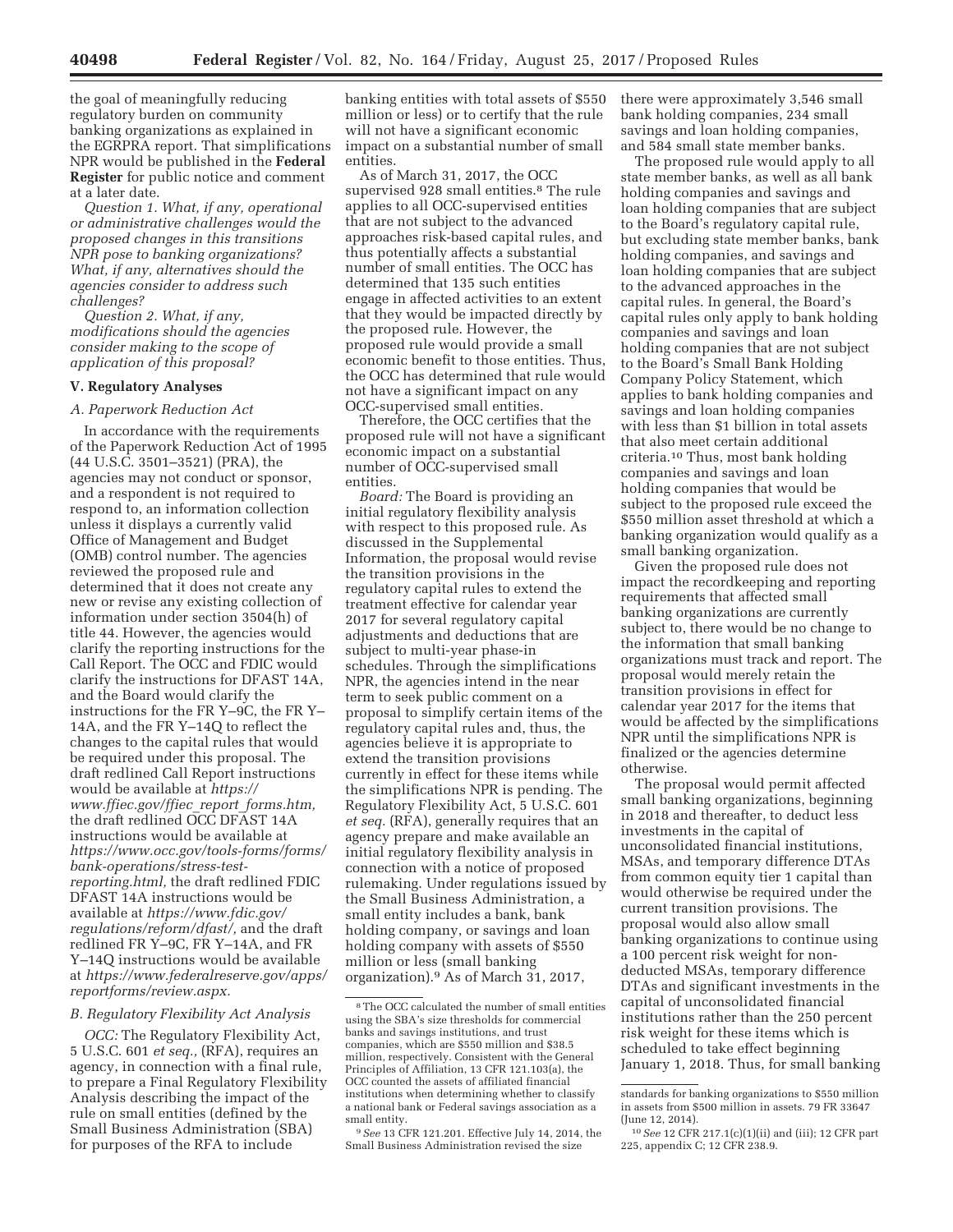organizations that have significant amounts of MSAs or temporary difference DTAs, the proposal could have a temporary positive impact in their capital ratios during 2018 and thereafter.

The impact from increasing the deduction of investments in the capital of unconsolidated financial institutions, MSAs, and temporary difference DTAs from 80 percent of the amounts to be deducted under the capital rules in 2017 to 100 percent in 2018 is estimated to decrease common equity tier 1 capital by 0.01 percent on average across all covered small bank holding companies, savings and loan holding companies, and state member banks. Similarly, the impact from increasing from 80 percent in 2017 to 100 percent in 2018 the exclusion of surplus minority interest is estimated to decrease total regulatory capital by 0.04 percent across the same set of institutions. Based on March 31, 2017 data for the same set of institutions, increasing the risk-weight for non-deducted MSAs and temporary difference DTAs to 250 percent from 100 percent would result in an increase in risk-weighted assets of 0.64 percent. Therefore, retaining the transition provisions for the regulatory capital treatment of MSAs, temporary difference DTAs, investments in the capital of unconsolidated financial institutions, and minority interests, would have a marginally positive impact on the regulatory capital ratios of small banking organizations.

The Board does not believe that the proposed rule duplicates, overlaps, or conflicts with any other Federal rules. In addition, the primary alternative to the proposed rule would be to retain the transition provisions as currently written in the capital rules, which would mean that the transitions would become fully phased-in starting on January 1, 2018. As discussed, this would result in marginally lower regulatory capital ratios than if the proposal were finalized. In light of the foregoing, the Board does not believe that the proposed rule, if adopted in final form, would have a significant economic impact on a substantial number of small entities. Nonetheless, the Board seeks comment on whether the proposed rule would impose undue burdens on, or have unintended consequences for, small organizations, and whether there are ways such potential burdens or consequences could be minimized in a manner consistent with the purpose of the proposed rule. A final regulatory flexibility analysis will be conducted after consideration of comments

received during the public comment period.

*FDIC:* The Regulatory Flexibility Act (RFA) generally requires that, in connection with a notice of proposed rulemaking, an agency prepare and make available for public comment an initial regulatory flexibility analysis describing the impact of the proposed rule on small entities. A regulatory flexibility analysis is not required, however, if the agency certifies that the rule will not have a significant economic impact on a substantial number of small entities. The Small Business Administration has defined ''small entities'' to include banking organizations with total assets less than or equal to \$550 million. As of March 31, 2017, the FDIC supervises 3,750 banking institutions, 3,028 of which qualify as small entities according to the terms of the RFA.

The proposed rule would extend the current regulatory capital treatment of: (i) Mortgage servicing assets (MSAs); (ii) deferred tax assets (DTAS) arising from temporary differences that could not be realized through net operating loss carrybacks; (iii) significant investments in the capital of unconsolidated financial institutions in the form of common stock; (iv) non-significant investments in the capital of unconsolidated financial institutions; (v) significant investments in the capital of unconsolidated financial institutions that are not in the form of common stock; and (vi) common equity tier 1 minority interest, tier 1 minority interest, and total capital minority interest exceeding the capital rules' minority interest limitations. The transitions NPR would likely pose small economic benefits for small FDICsupervised institutions by preventing any increase in risk-based capital requirements due to the completion of the transition provisions for the above items.

According to Call Report data (as of March 31, 2017), 431 FDIC-supervised small banking entities reported holding some volume of the above asset classes. Additionally, as of March 31, 2017, the risk-based capital deduction related to these assets under the capital rules has been incurred by only 53 FDICsupervised small banking entities.

The impact from increasing the deduction of investments in the capital of unconsolidated financial institutions, MSAs, and temporary difference DTAs from 80 percent of the amounts to be deducted under the capital rules (12 CFR 324.300) in 2017 to 100 percent in 2018 would decrease common equity tier 1 capital by 0.02 percent on average across all covered small FDIC-

supervised banking institutions. Similarly, the impact from increasing from 80 percent in 2017 to 100 percent under the capital rules (12 CFR 324.300) in 2018 the exclusion of surplus minority interest would decrease total regulatory capital by 0.01 percent across the same set of institutions. Based on March 31, 2017 data for the same set of institutions, increasing the risk-weight for non-deducted MSAs and temporary difference DTAs to 250 percent from 100 percent would result in an increase in risk-weighted assets of 0.37 percent. Therefore, retaining the transition provisions for the regulatory capital treatment of MSAs, temporary difference DTAs, investments in the capital of unconsolidated financial institutions, and minority interests, would have a marginally positive impact on the regulatory capital ratios of substantially all small FDIC-supervised banking institutions.

FDIC analysis has identified that absent the transitions NPR, 23 small FDIC-supervised banking institutions would have a decrease of 1 percent or more in common equity tier 1 capital, tier 1 capital and or total capital. Furthermore, 33 small FDIC-supervised banking institutions would have an increase in risk weighted assets greater than 3 percent absent the transitions NPR. Therefore, the FDIC certifies that this proposed rule would not have a significant economic impact on a substantial number of small entities that it supervises.

### *C. Plain Language*

Section 722 of the Gramm-Leach-Bliley Act requires the Federal banking agencies to use plain language in all proposed and final rules published after January 1, 2000. The agencies have sought to present the transitions NPR in a simple and straightforward manner, and invite comment on the use of plain language. For example:

• Have the agencies organized the material to suit your needs? If not, how could they present the transitions NPR rule more clearly?

• Are the requirements in the transitions NPR clearly stated? If not, how could the transitions NPR be more clearly stated?

• Do the regulations contain technical language or jargon that is not clear? If so, which language requires clarification?

• Would a different format (grouping and order of sections, use of headings, paragraphing) make the regulation easier to understand? If so, what changes would achieve that?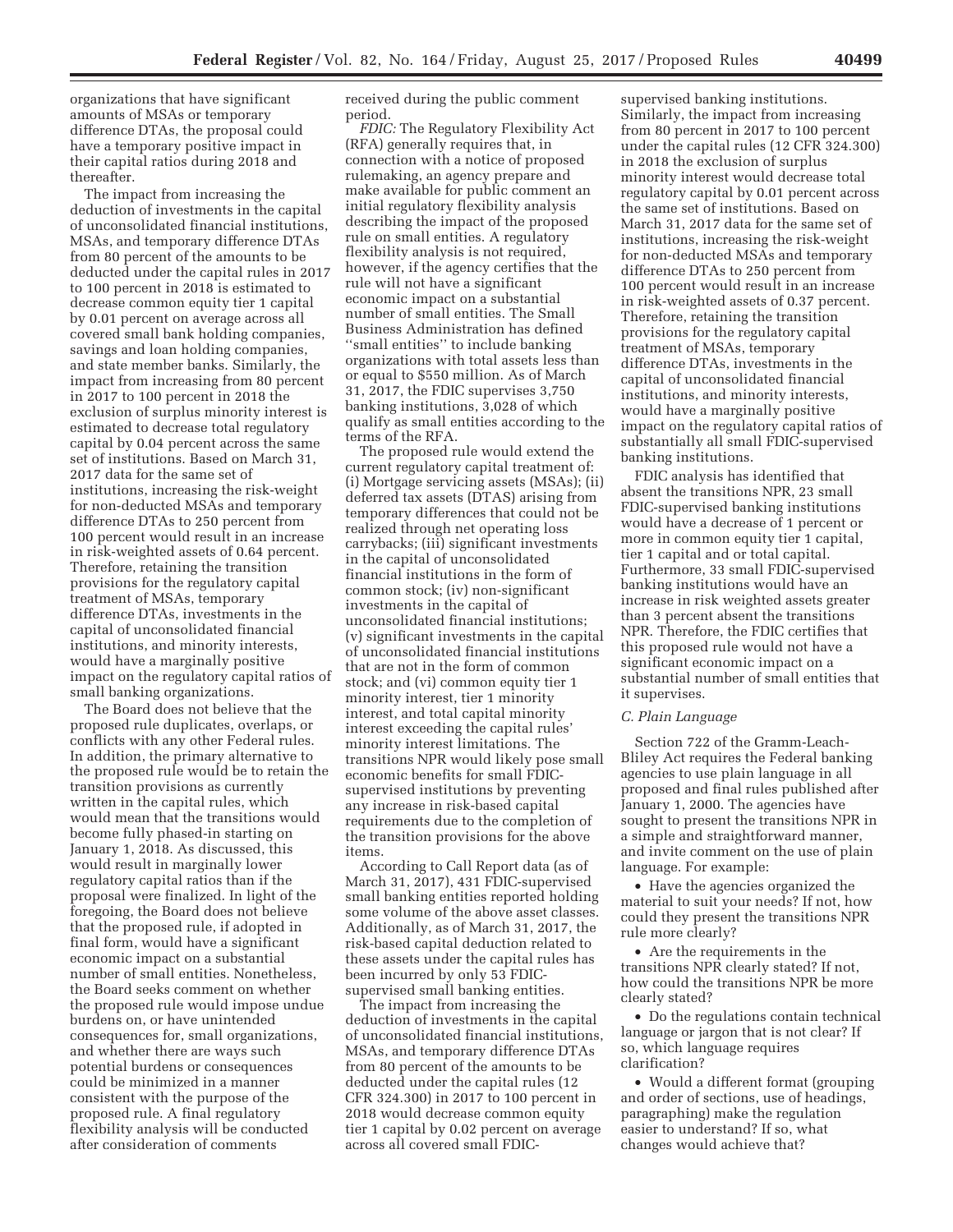• What other changes can the agencies incorporate to make the regulation easier to understand?

### *D. OCC Unfunded Mandates Reform Act of 1995 Determination*

The OCC analyzed the proposed rule under the factors set forth in the Unfunded Mandates Reform Act of 1995 (2 U.S.C. 1532). Under this analysis, the OCC considered whether the proposed rule includes a Federal mandate that may result in the expenditure by State, local, and Tribal governments, in the aggregate, or by the private sector, of \$100 million or more in any one year (adjusted for inflation). The OCC has determined that this proposed rule would not result in expenditures by State, local, and Tribal governments, or the private sector, of \$100 million or more in any one year.<sup>11</sup> Accordingly, the OCC has not prepared a written statement to accompany this NPR.

### **List of Subjects**

### *12 CFR Part 3*

Administrative practice and procedure, Capital, National banks, Risk.

### *12 CFR Part 217*

Administrative practice and procedure, Banks, Banking, Capital, Federal Reserve System, Holding companies.

### *12 CFR Part 324*

Administrative practice and procedure, Banks, Banking, Capital adequacy, Savings associations, State non-member banks.

### **Office of the Comptroller of the Currency**

For the reasons set out in the joint preamble, the OCC proposes to amend 12 CFR part 3 as follows.

### **PART 3—CAPITAL ADEQUACY STANDARDS**

■ 1. The authority citation for part 3 continues to read as follows:

**Authority:** 12 U.S.C. 93a, 161, 1462, 1462a, 1463, 1464, 1818, 1828(n), 1828 note, 1831n note, 1835, 3907, 3909, and 5412(b)(2)(B).

■ 2. Section 3.300 is amended by revising paragraph (b)(4), adding paragraph (b)(5), and revising paragraph  $(d)(1)$  and table 10 to  $\S 3.300$  to read as follows:

### **§ 3.300 Transitions.**

\* \* \* \* \*

(b) \* \* \*

(4) *Additional transition deductions from regulatory capital.* Except as provided in paragraph (b)(5) of this section:

(i) Beginning January 1, 2014 for an advanced approaches national bank or Federal savings association, and beginning January 1, 2015 for a national bank or Federal savings association that is not an advanced approaches national bank or Federal savings association, and in each case through December 31, 2017, a national bank or Federal savings association, must use Table 7 to § 3.300 to determine the amount of investments in capital instruments and the items subject to the 10 and 15 percent common equity tier 1 capital deduction thresholds (§ 3.22(d)) (that is, MSAs, DTAs arising from temporary differences that the national bank or Federal savings association could not realize through net operating loss carrybacks, and significant investments in the capital of unconsolidated financial institutions in the form of common stock) that must be deducted from common equity tier 1 capital.

(ii) Beginning January 1, 2014 for an advanced approaches national bank or Federal savings association, and beginning January 1, 2015 for a national bank or Federal savings association that is not an advanced approaches national bank or Federal savings association, and in each case through December 31, 2017, a national bank or Federal savings association must apply a 100 percent risk weight to the aggregate amount of the items subject to the 10 and 15 percent common equity tier 1 capital deduction thresholds that are not deducted under this section. As set forth in  $\S 3.22(d)(2)$ , beginning January 1, 2018, a national bank or Federal savings association must apply a 250 percent risk weight to the aggregate amount of the items subject to the 10 and 15 percent common equity tier 1 capital deduction thresholds that are not deducted from common equity tier 1 capital.

### TABLE 7 TO § 3.300

| <b>Transition period</b>                                       | Transitions for<br>deductions<br>under<br>§3.22(c) and<br>(d)-Percentage<br>of additional<br>deductions<br>from<br>regulatory<br>capital |
|----------------------------------------------------------------|------------------------------------------------------------------------------------------------------------------------------------------|
| Calendar year 2014<br>Calendar year 2015<br>Calendar year 2016 | 20<br>40<br>60                                                                                                                           |
| Calendar year 2017<br>Calendar year 2018 and                   | 80                                                                                                                                       |
| thereafter                                                     |                                                                                                                                          |

(iii) For purposes of calculating the transition deductions in this paragraph (b)(4) beginning January 1, 2014 for an advanced approaches national bank or Federal savings association, and beginning January 1, 2015 for a national bank or Federal savings association that is not an advanced approaches national bank or Federal savings association, and in each case through December 31, 2017, a national bank's or Federal savings association's 15 percent common equity tier 1 capital deduction threshold for MSAs, DTAs arising from temporary differences that the national bank or Federal savings association could not realize through net operating loss carrybacks, and significant investments in the capital of unconsolidated financial institutions in the form of common stock is equal to 15 percent of the sum of the national bank's or Federal savings association's common equity tier 1 elements, after regulatory adjustments and deductions required under § 3.22(a) through (c) (transition 15 percent common equity tier 1 capital deduction threshold).

(iv) Beginning January 1, 2018, a national bank or Federal savings association must calculate the 15 percent common equity tier 1 capital deduction threshold in accordance with  $§ 3.22(d).$ 

(5) *Special transition provisions for non-significant investments in the capital of unconsolidated financial institutions, significant investments in the capital of unconsolidated financial institutions that are not in the form of common stock, MSAs, DTAs arising from temporary differences that the national bank or Federal savings association could not realize through net operating loss carrybacks, and significant investments in the capital of unconsolidated financial institutions in the form of common stock.* Beginning January 1, 2018, a national bank or Federal savings association that is not an advanced approaches national bank

 $^{\rm 11}\rm{The \,OCC}$  estimates that the proposed rule would lead to an aggregate increase in reported regulatory capital of \$665.5 million in 2018 for national banks and Federal savings associations compared to the amount they would report if they were required to complete the 2018 phase-in provisions. The OCC estimates that this increase in reported regulatory capital—which could allow banking organizations to increase their leverage and thus increase their tax deductions for interest paid on debt—would have a total aggregate value of approximately \$16 million per year across all directly impacted OCC-supervised entities (that is, national banks and Federal savings associations not subject to the advanced approaches risk-based capital rules).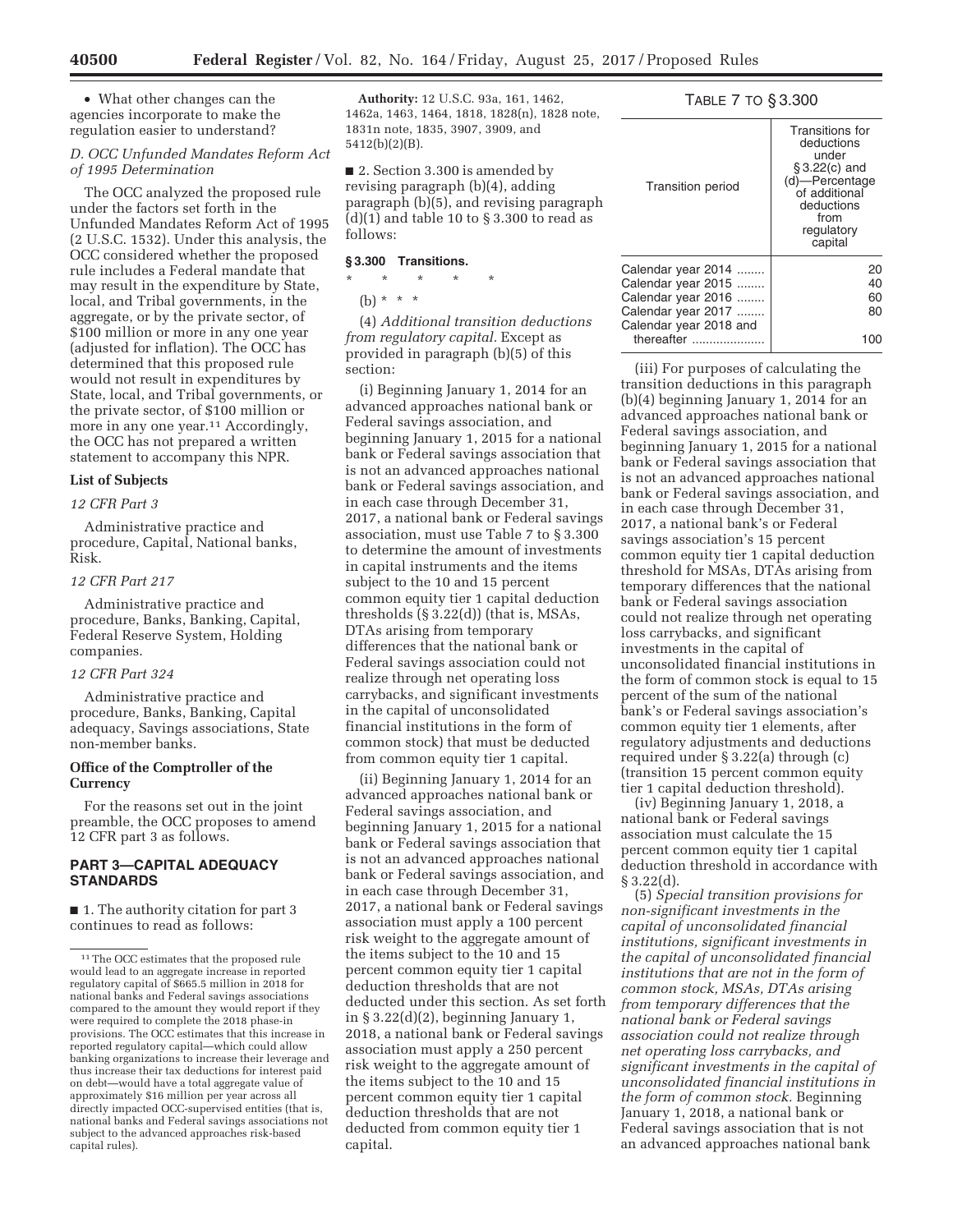or Federal savings association must continue to apply the transition provisions described in paragraphs (b)(4)(i), (ii), and (iii) of this section applicable to calendar year 2017 to items that are subject to deduction under § 3.22(c)(4), (c)(5), and (d), respectively.

\* \* \* \* \*

(d) *Minority interest*—(1) *Surplus minority interest*—(i) *Advanced approaches national bank or Federal savings association surplus minority interest.* Beginning January 1, 2014 through December 31, 2017, an advanced approaches national bank or Federal savings association may include in common equity tier 1 capital, tier 1 capital, or total capital the percentage of the common equity tier 1 minority interest, tier 1 minority interest, and total capital minority interest outstanding as of January 1, 2014, that exceeds any common equity tier 1 minority interest, tier 1 minority interest, or total capital minority interest includable under § 3.21 (surplus minority interest), respectively, as set forth in Table 10 to § 3.300.

(ii) *Non-advanced approaches national bank and Federal savings association surplus minority interest.* A national bank or Federal savings association that is not an advanced approaches national bank or Federal savings association may include in common equity tier 1 capital, tier 1 capital, or total capital 20 percent of the common equity tier 1 minority interest, tier 1 minority interest and total capital minority interest outstanding as of January 1, 2014, that exceeds any common equity tier 1 minority interest, tier 1 minority interest, or total capital minority interest includable under § 3.21 (surplus minority interest), respectively.

\* \* \* \* \*

TABLE 10 TO § 3.300

| <b>Transition period</b>                                                                                       | Percentage<br>of the amount<br>of surplus or<br>non-qualifying<br>minority<br>interest that<br>can be<br>included in<br>regulatory<br>capital<br>during the<br>transition period |
|----------------------------------------------------------------------------------------------------------------|----------------------------------------------------------------------------------------------------------------------------------------------------------------------------------|
| Calendar year 2014<br>Calendar year 2015<br>Calendar year 2016<br>Calendar year 2017<br>Calendar year 2018 and | 80<br>60<br>40<br>20                                                                                                                                                             |
| thereafter                                                                                                     |                                                                                                                                                                                  |

\* \* \* \* \* 12 CFR Part 217

## **Board of Governors of the Federal**

## **Reserve System**

For the reasons set out in the joint preamble, part 217 of chapter II of title 12 of the Code of Federal Regulations is proposed to be amended as follows:

### **PART 217—CAPITAL ADEQUACY OF BANK HOLDING COMPANIES, SAVINGS AND LOAN HOLDING COMPANIES, AND STATE MEMBER BANKS (REGULATION Q)**

■ 3. The authority citation for part 217 continues to read as follows:

**Authority:** 12 U.S.C. 248(a), 321–338a, 481–486, 1462a, 1467a, 1818, 1828, 1831n, 1831o, 1831p–l, 1831w, 1835, 1844(b), 1851, 3904, 3906–3909, 4808, 5365, 5368, 5371.

■ 4. Section 217.300 is amended by revising paragraph (b)(4), adding paragraph (b)(5), and revising paragraph (d)(1) and table 10 to § 217.300 to read as follows:

### **§ 217.300 Transitions.**

\* \* \* \* \* (b) \* \* \*

(4) *Additional transition deductions from regulatory capital.* Except as provided in paragraph (b)(5) of this section:

(i) Beginning January 1, 2014 for an advanced approaches Board-regulated institution, and beginning January 1, 2015 for a Board-regulated institution that is not an advanced approaches institution, and in each case through December 31, 2017, an institution, must use Table 7 to § 217.300 to determine the amount of investments in capital instruments and the items subject to the 10 and 15 percent common equity tier 1 capital deduction thresholds (§ 217.22(d)) (that is, MSAs, DTAs arising from temporary differences that the institution could not realize through net operating loss carrybacks, and significant investments in the capital of unconsolidated financial institutions in the form of common stock) that must be deducted from common equity tier 1 capital.

(ii) Beginning January 1, 2014 for an advanced approaches institution, and beginning January 1, 2015 for an institution that is not an advanced approaches institution, and in each case through December 31, 2017, an institution must apply a 100 percent risk-weight to the aggregate amount of the items subject to the 10 and 15 percent common equity tier 1 capital deduction thresholds that are not deducted under this section. As set forth in § 217.22(d)(2), beginning January 1,

2018, a Board-regulated institution must apply a 250 percent risk-weight to the aggregate amount of the items subject to the 10 and 15 percent common equity tier 1 capital deduction thresholds that are not deducted from common equity tier 1 capital.

TABLE 7 TO § 217.300

| <b>Transition period</b> | Transitions<br>for deductions<br>under<br>§ 217.22(c)<br>and $(d)$ —<br>percentage<br>of additional<br>deductions<br>from regulatory<br>capital |
|--------------------------|-------------------------------------------------------------------------------------------------------------------------------------------------|
| Calendar year 2014       | 20                                                                                                                                              |
| Calendar year 2015       | 40                                                                                                                                              |
| Calendar year 2016       | 60                                                                                                                                              |
| Calendar year 2017       | 80                                                                                                                                              |
| Calendar year 2018 and   |                                                                                                                                                 |
| thereafter               |                                                                                                                                                 |

(iii) For purposes of calculating the transition deductions in this paragraph (b)(4) beginning January 1, 2014 for an advanced approaches Board-regulated institution, and beginning January 1, 2015 for Board-regulated institution that is not an advanced approaches Boardregulated institution, and in each case through December 31, 2017, an institution's 15 percent common equity tier 1 capital deduction threshold for MSAs, DTAs arising from temporary differences that the institution could not realize through net operating loss carrybacks, and significant investments in the capital of unconsolidated financial institutions in the form of common stock is equal to 15 percent of the sum of the institution's common equity tier 1 elements, after regulatory adjustments and deductions required under § 217.22(a) through (c) (transition 15 percent common equity tier 1 capital deduction threshold).

(iv) Beginning January 1, 2018 a Board-regulated institution must calculate the 15 percent common equity tier 1 capital deduction threshold in accordance with § 217.22(d).

(5) *Special transition provisions for non-significant investments in the capital of unconsolidated financial institutions, significant investments in the capital of unconsolidated financial institutions that are not in the form of common stock, MSAs, DTAs arising from temporary differences that the Board-regulated institution could not realize through net operating loss carrybacks, and significant investments in the capital of unconsolidated financial institutions in the form of common stock.* Beginning January 1,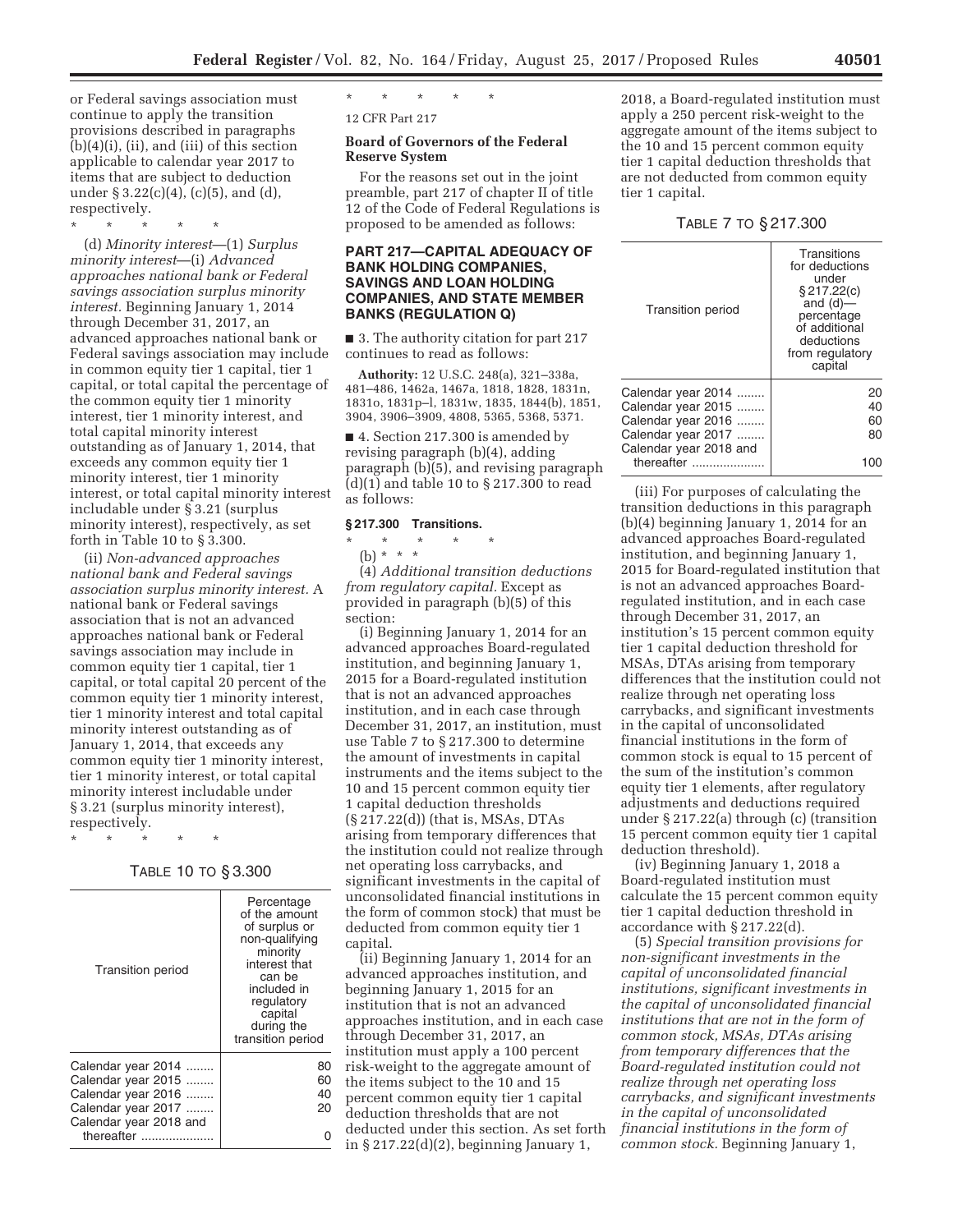2018, a Board-regulated institution that is not an advanced approaches Boardregulated institution must continue to apply the transition provisions described in paragraphs (b)(4)(i), (ii), and (iii) of this section applicable to calendar year 2017 to items that are subject to deduction under  $\S 217.22(c)(4)$ , (c)(5), and (d), respectively.

\* \* \* \* \*

(d) *Minority interest*—(1) *Surplus minority interest*—(i) *Advanced approaches institution surplus minority interest.* Beginning January 1, 2014 through December 31, 2017, an advanced approaches Board-regulated institution may include in common equity tier 1 capital, tier 1 capital, or total capital the percentage of the common equity tier 1 minority interest, tier 1 minority interest and total capital minority interest outstanding as of January 1, 2014 that exceeds any common equity tier 1 minority interest, tier 1 minority interest or total capital minority interest includable under § 217.21 (surplus minority interest), respectively, as set forth in Table 10 to § 217.300.

(ii) *Non-advanced approaches institution surplus minority interest.* A Board-regulated institution that is not an advanced approaches Boardregulated institution may include in common equity tier 1 capital, tier 1 capital, or total capital 20 percent of the common equity tier 1 minority interest, tier 1 minority interest and total capital minority interest outstanding as of January 1, 2014, that exceeds any common equity tier 1 minority interest, tier 1 minority interest or total capital minority interest includable under § 217.21 (surplus minority interest), respectively.

\* \* \* \* \*

### TABLE 10 TO § 217.300

| <b>Transition period</b>                                                             | Percentage<br>of the amount<br>of surplus or<br>non-qualifying<br>minority<br>interest<br>that can be<br>included in<br>regulatory<br>capital<br>during the<br>transition<br>period |
|--------------------------------------------------------------------------------------|-------------------------------------------------------------------------------------------------------------------------------------------------------------------------------------|
| Calendar year 2014<br>Calendar year 2015<br>Calendar year 2016<br>Calendar year 2017 | 80<br>60<br>40<br>20                                                                                                                                                                |
| Calendar year 2018 and<br>thereafter                                                 |                                                                                                                                                                                     |

## \* \* \* \* \*

## 12 CFR Part 324

### **Federal Deposit Insurance Corporation**

For the reasons set out in the joint preamble, the FDIC proposes to amend 12 CFR part 324 as follows.

### **PART 324—CAPITAL ADEQUACY OF FDIC-SUPERVISED INSTITUTIONS**

■ 5. The authority citation for part 324 continues to read as follows:

**Authority:** 12 U.S.C. 1815(a), 1815(b), 1816, 1818(a), 1818(b), 1818(c), 1818(t), 1819(Tenth), 1828(c), 1828(d), 1828(i), 1828(n), 1828(o), 1831o, 1835, 3907, 3909, 4808; 5371; 5412; Pub. L. 102–233, 105 Stat. 1761, 1789, 1790 (12 U.S.C. 1831n note); Pub. L. 102–242, 105 Stat. 2236, 2355, as amended by Pub. L. 103–325, 108 Stat. 2160, 2233 (12 U.S.C. 1828 note); Pub. L. 102–242, 105 Stat. 2236, 2386, as amended by Pub. L. 102–550, 106 Stat. 3672, 4089 (12 U.S.C. 1828 note); Pub. L. 111–203, 124 Stat. 1376, 1887 (15 U.S.C. 78o–7 note).

■ 6. Section 324.300 is amended by revising paragraph (b)(4), adding paragraph (b)(5), and revising paragraph (d)(1) and table 9 to § 324.300 to read as follows:

### **§ 324.300 Transitions.**

### \* \* \* \* \*

(b) \* \* \*

(4) *Additional transition deductions from regulatory capital.* Except as provided in paragraph (b)(5) of this section:

(i) Beginning January 1, 2014, for an advanced approaches FDIC-supervised institution, and beginning January 1, 2015, for an FDIC-supervised institution that is not an advanced approaches FDIC-supervised institution, and in each case through December 31, 2017, an FDIC-supervised institution, must use Table 7 to § 324.300 to determine the amount of investments in capital instruments and the items subject to the 10 and 15 percent common equity tier 1 capital deduction thresholds (§ 324.22(d)) (that is, MSAs, DTAs arising from temporary differences that the FDIC-supervised institution could not realize through net operating loss carrybacks, and significant investments in the capital of unconsolidated financial institutions in the form of common stock) that must be deducted from common equity tier 1 capital.

(ii) Beginning January 1, 2014, for an FDIC-supervised advanced approaches institution, and beginning January 1, 2015, for an FDIC-supervised institution that is not an advanced approaches FDIC-supervised institution, and in each case through December 31, 2017, an FDIC-supervised institution must apply a 100 percent risk-weight to the

aggregate amount of the items subject to the 10 and 15 percent common equity tier 1 capital deduction thresholds that are not deducted under this section. As set forth in § 324.22(d)(2), beginning January 1, 2018, an FDIC-supervised institution must apply a 250 percent risk-weight to the aggregate amount of the items subject to the 10 and 15 percent common equity tier 1 capital deduction thresholds that are not deducted from common equity tier 1 capital.

TABLE 7 TO § 324.300

| <b>Transition period</b>                                                                                       | Transitions for<br>deductions under<br>$$324.22(c)$ and<br>(d)<br>Percentage of<br>additional<br>deductions from<br>regulatory capital |
|----------------------------------------------------------------------------------------------------------------|----------------------------------------------------------------------------------------------------------------------------------------|
| Calendar year 2014<br>Calendar year 2015<br>Calendar year 2016<br>Calendar year 2017<br>Calendar year 2018 and | 20<br>40<br>60<br>80                                                                                                                   |
| thereafter                                                                                                     |                                                                                                                                        |

(iii) For purposes of calculating the transition deductions in this paragraph (b)(4) beginning January 1, 2014, for an advanced approaches FDIC-supervised institution, and beginning January 1, 2015, for an FDIC-supervised institution that is not an advanced approaches FDIC-supervised institution, and in each case through December 31, 2017, an FDIC-supervised institution's 15 percent common equity tier 1 capital deduction threshold for MSAs, DTAs arising from temporary differences that the FDICsupervised institution could not realize through net operating loss carrybacks, and significant investments in the capital of unconsolidated financial institutions in the form of common stock is equal to 15 percent of the sum of the FDIC-supervised institution's common equity tier 1 elements, after regulatory adjustments and deductions required under § 324.22(a) through (c) (transition 15 percent common equity tier 1 capital deduction threshold).

(iv) Beginning January 1, 2018, an FDIC-supervised institution must calculate the 15 percent common equity tier 1 capital deduction threshold in accordance with § 324.22(d).

(5) *Special transition provisions for non-significant investments in the capital of unconsolidated financial institutions, significant investments in the capital of unconsolidated financial institutions that are not in the form of common stock, MSAs, DTAs arising from temporary differences that the FDIC-supervised institution could not*